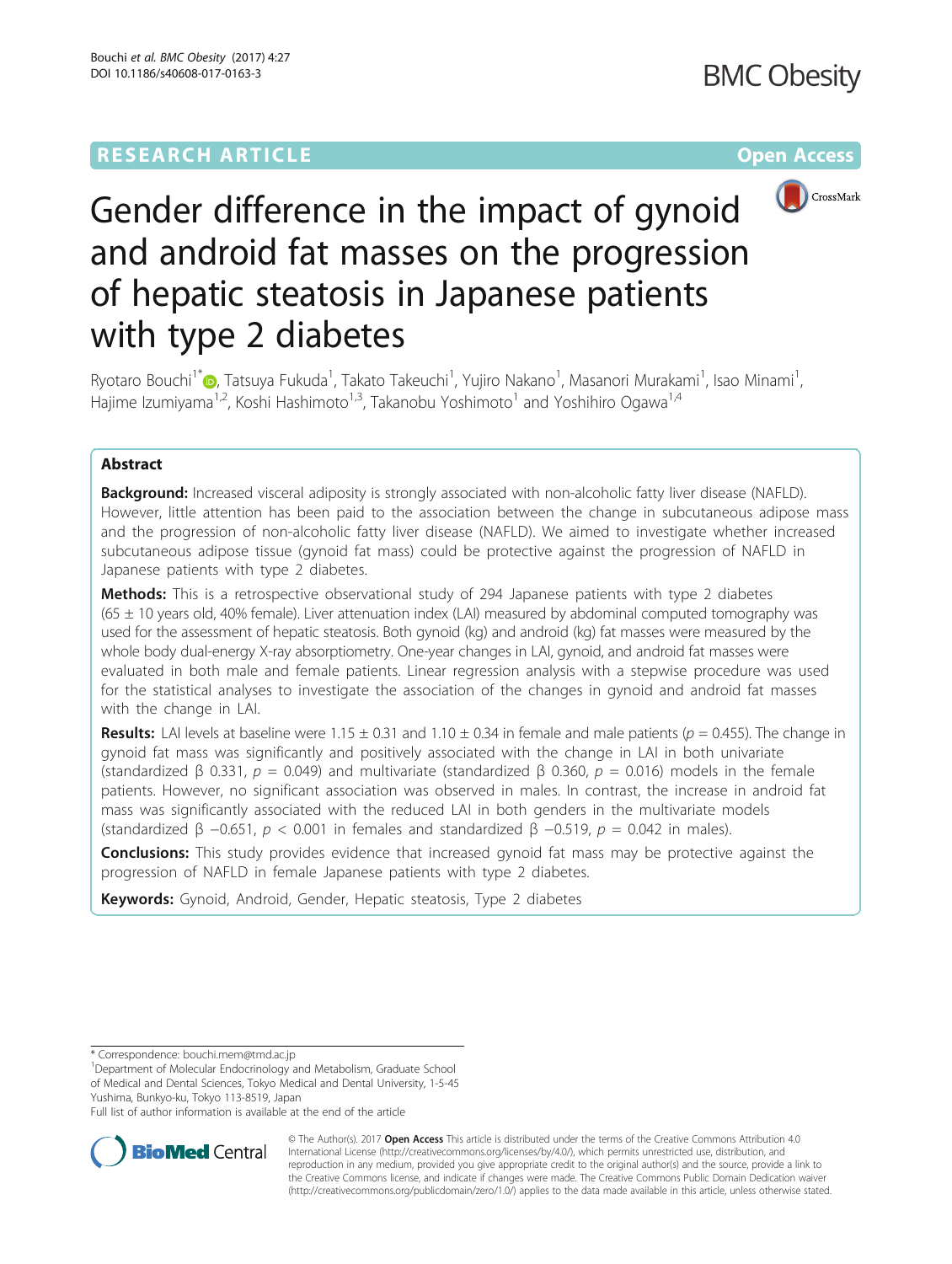# Background

Non-alcoholic fatty liver disease (NAFLD) has attracted attention for its association with cardio-metabolic risks [[1, 2](#page-6-0)], atherosclerosis, and cardiovascular disease (CVD) [[3](#page-6-0)–[5\]](#page-6-0) as well as with the progression of liver-specific diseases, including hepatic cirrhosis and hepatocellular carcinoma. Therefore, NAFLD has recently been recognized as a hepatic manifestation of metabolic syndrome [[6, 7\]](#page-6-0). Diabetes is known to be a strong and independent risk factor for NAFLD [\[8](#page-6-0)]. Conversely, NAFLD has been histologically improved by the reduction of blood glucose level in patients with diabetes [[9\]](#page-6-0). In addition, diabetes and insulin resistance are associated with histological severity of NAFLD in patients with normal transaminase levels [\[10](#page-6-0)]. These previous reports [[8](#page-6-0)–[10](#page-6-0)] suggest the importance of evaluating for NAFLD in diabetic patients, especially those with metabolic syndrome.

Regarding the body fat distribution, abdominal visceral fat has been reported to be more strongly associated with cardiovascular risks than body mass index (BMI), waist circumference, and abdominal subcutaneous fat [[11, 12](#page-6-0)]. Also, it is important to evaluate body fat distribution, especially visceral adiposity in case of NAFLD because excess free fatty acids and chronic low-grade inflammation from visceral fat are considered to be two of the most important factors contributing to the progression of liver injury in NAFLD [\[13\]](#page-6-0). We have recently reported in a cross-sectional study that increased abdominal visceral fat is associated with hepatic fat accumulation regardless of BMI in Japanese patients with type 2 diabetes [\[14\]](#page-6-0), suggesting that visceral adiposity may promote hepatic steatosis regardless of the weight of the person. Conversely, it has been reported that peripheral subcutaneous fat may have potential to be protective against accumulation of cardio-metabolic risks and ectopic fat [\[15, 16\]](#page-6-0). Peripheral subcutaneous fat may represent a "metabolic sink" for the storage of excess energy and may act against metabolic alterations and atherosclerosis [[17](#page-6-0), [18\]](#page-6-0). These studies suggest that accumulation of peripheral subcutaneous fat may act as a negative predictor for the progression of hepatic steatosis. However, it remains unclear so far whether increase in peripheral subcutaneous fat could be associated with the reduction of hepatic fat accumulation.

The whole body dual-energy X-ray absorptiometry (DXA) method provides more accurate measurements of the body composition and fat distribution than anthropometric parameters such as BMI [[19\]](#page-6-0). A recent large scale epidemiological study from the United States [[20\]](#page-6-0) revealed that excess android fat mass (central obesity) was significantly associated with high triglycerides and low high-density lipoprotein (HDL) cholesterol levels in males and high low-density protein (LDL) cholesterol and low HDL cholesterol levels in females and

excess gynoid fat mass (fat accumulation around the hips and bottom) showed a positive correlation with total cholesterol in males, whereas gynoid fat mass in females showed a favorable association with triglycerides and HDL cholesterol. These data suggest that the impact of android and gynoid fat masses on cardio-metabolic diseases including NAFLD may differ according to the gender. In this context, we sought to investigate the gender difference in the association of longitudinal changes in gynoid and android fat masses with the progression of NAFLD in Japanese patients with type 2 diabetes who are at a high risk for NAFLD.

# **Methods**

# Study design

This was a retrospective observational study to determine the impact of changes in regional fat mass (gynoid and android fat masses) with hepatic fat accumulation in Japanese patients with type 2 diabetes. All investigations were obtained from hospital records. The study protocol was in accordance with the principles of Declaration of Helsinki and was approved by the ethics committee of Tokyo Medical and Dental University.

# Subjects

Japanese patients with type 2 diabetes over 20 years of age who regularly visited to the outpatient clinic at Tokyo Medical and Dental University Hospital and had undergone the whole body DXA for the measurement of body fat distribution between July 1, 2012 and October 31, 2016 were enrolled in this study ( $N = 1524$ ). Of the patients, we selected patients who had undergone the second measurement of DXA and abdominal computed tomography (CT) for the evaluation of hepatic steatosis twice with elapsed time of more than 9 months during the period ( $N = 342$ ). We excluded patients with alcohol consumption  $\geq 20$  g/day in females and 30 g/day in males [[21, 22\]](#page-6-0), end-stage renal diseases (estimated glomerular filtration rate [eGFR] < 15 mL/min/1.73 m<sup>2</sup>), requiring renal replacement therapy, pregnancy, infectious diseases, and cancer. We also excluded patients who had received hepatotoxic drugs including glucocorticoids, tamoxifen, amiodarone, sodium valproate, and methotrexate, and those with other causes of liver diseases such as viral hepatitis [hepatitis B virus/ hepatitis C virus] and autoimmune liver diseases. The final sample included 294 patients in this retrospective study. The interval (median with interquartile range) between the first and second measurement of the DXA and abdominal CT were 1.02 (0.93–1.39) and 1.00 (0.90–1.09) years, respectively.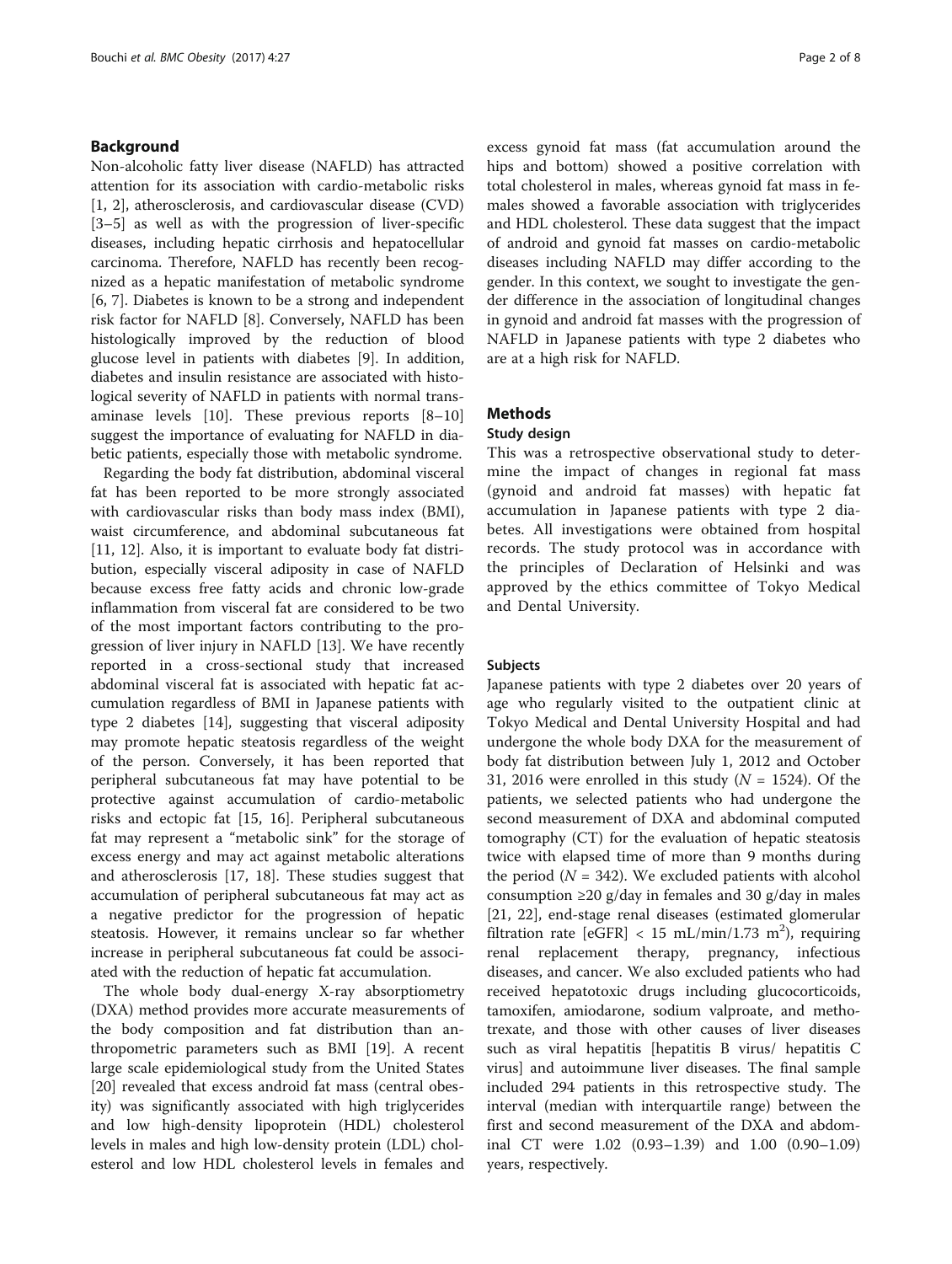# Evaluation of gynoid and android fat masses

The total fat mass and non-fat mass, and the fat masses of android and gynoid regions were measured by the whole body DXA (Lunar iDXA, GE Healthcare, Madison, WI). Android and gynoid regions were defined as described in the past reports [\[23, 24\]](#page-6-0). The skeletal muscle mass index (SMI) was calculated by dividing skeletal muscle mass (fat-free mass in upper and lower extremities, kg) by height squared (m<sup>2</sup>). In this study, the existing reports of the patients where the DXA has been done during 2012 and 2016 were used.

#### Evaluation of hepatic fat accumulation

Hepatic fat accumulation was determined by LAI in the abdominal CT examination (Aquilion PRIME, Toshiba Medical Systems, Tochigi, Japan) as described previously [[24, 25\]](#page-6-0). Briefly, both hepatic and splenic attenuation values were measured on non-contrast CT scans by using eight circular ROI cursors with a diameter of 1.5 cm in the liver and 3 in the spleen. In the liver, four ROIs were located in each of the right anterior, right posterior, left medial, and left lateral segments. Then, the average attenuation value of liver (eight points) divided by average attenuation value of spleen (three points) was defined as LAI in this study. We assessed the visceral fat area (VFA) and subcutaneous fat area (SFA) using CT as previously reported [[14](#page-6-0)].

#### Clinical and biochemical analysis

Information on alcohol intake, smoking, medication and past history were obtained from medical records. Smoking history was categorized as non-smoker or current smoker. Information about the previous CVD and diabetic retinopathy were obtained based on the medical records. The latex agglutination method was used for the measurement of HbA1c. HbA1c values estimated as the Japan Diabetes Society (JDS) method was converted to the National Glycohemoglobin Standardization Program values [[26](#page-6-0)]. BMI was calculated as weight in kilograms divided by height in meters squared (kg/m<sup>2</sup>). Systolic and diastolic blood pressures (SBP and DBP) were measured after 5 min of seated rest, using an electronic sphyngomanometer (ES-H55, Terumo Inc., Tokyo, Japan). Grip strength (kg) was measured using a hand dynamometer Grip-D (TKK5401, Takei, Niigata, Japan). We defined muscle strength as average of grip strength in this study. Urinary albumin and creatinine concentrations were measured using turbidimetric immunoassay and enzymatic method, and the ratio of urinary albumin-to-creatinine ratio (ACR, mg/g) was calculated for the assessment of albuminuria in a spot urine sample. GFR (ml/min/1.73 m<sup>2</sup>) was calculated using the equation for the Japanese [\[27](#page-7-0)].

#### Statistical analysis

Statistical Analysis was carried out using SPSS software (version 21.0; IBM Corp. Released 2012. IBM SPSS Statistics for Windows, Armonk, NY: IBM Corp.), and the results were expressed as mean ± standard deviation (SD), median and interquartile range (IQR) or percentages. Differences between male and female patients were tested with a t-test or Mann-Whitney U test for continuous variables or chi-square test for categorical variables, as appropriate. Normality was tested by the Kolmogorov-Smirnov test. Linear regression analysis in a stepwise manner was carried out to identify the longitudinal association of changes in gynoid and android fat masses with that in LAI with a duration of one year. Putative risk factors examined were duration of diabetes, BMI, HbA1c, triglycerides/high-density lipoprotein cholesterol (TG/ HDL-C) ratio, alanine aminotransferase (ALT), eGFR, urinary ACR and the use of insulin, oral hypoglycemic agents, angiotensin-receptor blockers, and statins. Age was forced into the model because aging is associated with alterations in the amount and distribution of body fat depots with a shift from subcutaneous to visceral fat accumulation [[28](#page-7-0)] and increases the risk for the progression of ectopic fat accumulation including fatty liver [\[29\]](#page-7-0). All  $p$  values less than 0.05 were considered statistically significant.

# Results

#### Clinical characteristics

A total of 294 Japanese patients with type 2 diabetes (mean age  $65 \pm 10$  years; 40% female) were enrolled in this study. Table [1](#page-3-0) shows the clinical characteristics by gender. Female patients had significantly lower SBP and DBP, higher HDL-C and low-density lipoprotein cholesterol (LDL-C) and lower uric acid and gamma-glutamyl transpeptidase (γ-GTP) levels than male patients. There were no significant differences in glycemic control (HbA1c levels), duration of diabetes and prevalence of diabetic microvascular complications (retinopathy and nephropathy) between the two groups. Regarding the body composition, female patients had a significantly lower grip strength, SMI, total non-fat mass, VFA, and higher percent body fat and SFA levels than male patients. LAI levels were comparable between females and males. The prevalence of previous CVD was significantly lower in females than that in males and females were less likely to receive anti-platelet agents. No significant differences were observed in the prescription rate of diabetic medications by gender.

# Association of changes in gynoid and android with progression of hepatic steatosis

As shown in Table [2,](#page-4-0) change in gynoid fat mass was significantly and positively associated with LAI in female but not male patients with type 2 diabetes in univariate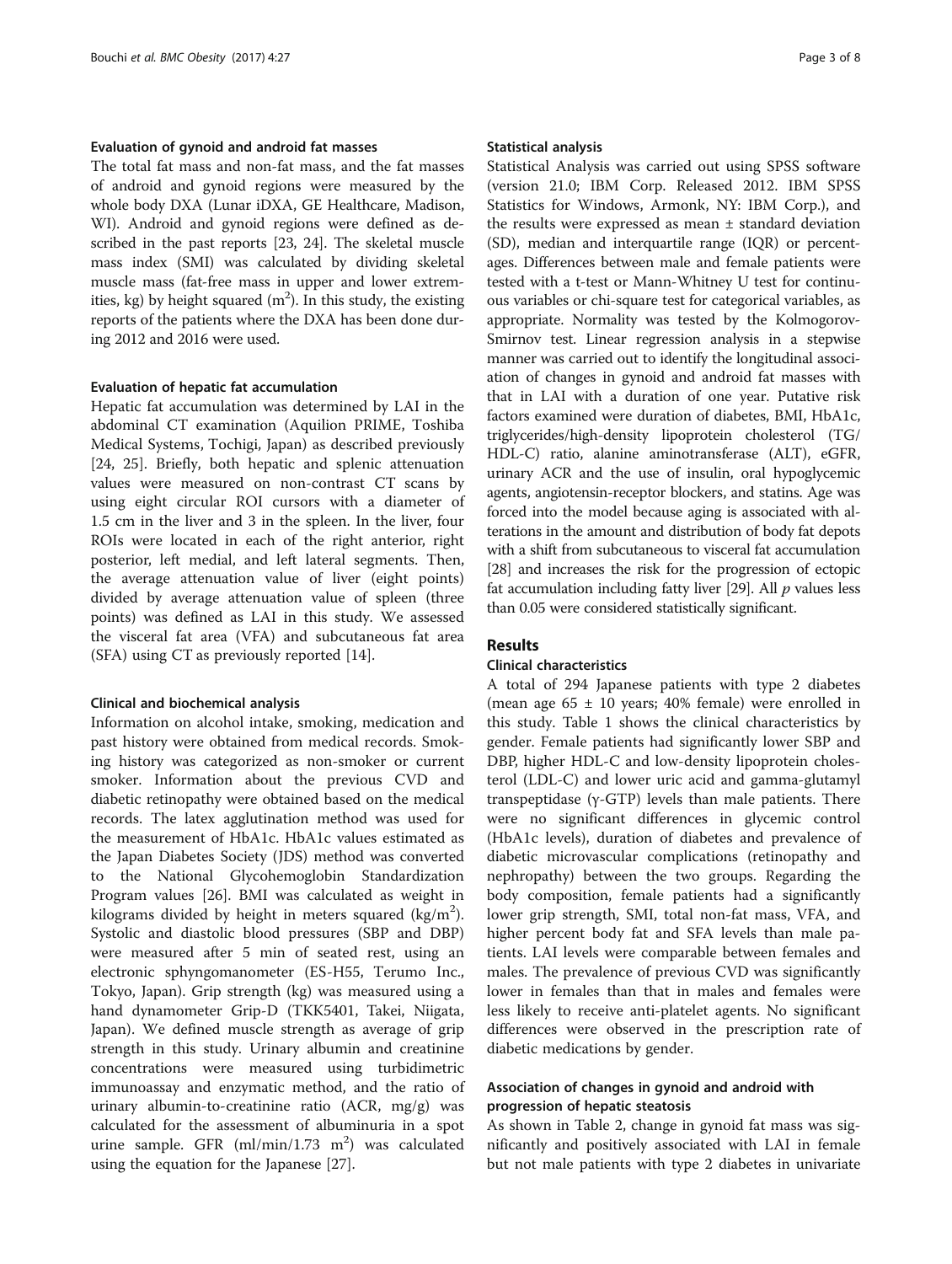<span id="page-3-0"></span>Table 1 Baseline characteristics by gender

|                                    | Female<br>$(N = 116)$ | Male<br>$(N = 178)$                   | P values |  |
|------------------------------------|-----------------------|---------------------------------------|----------|--|
| Age (years)                        | $65 \pm 9$            | $65 \pm 10$                           | 0.915    |  |
| SBP (mmHg)                         | $125 \pm 15$          | $129 \pm 14$                          | 0.032    |  |
| DBP (mmHg)                         | $72 \pm 14$           | $77 \pm 12$                           | 0.002    |  |
| Body mass index ( $kg/m2$ )        | $24.5 \pm 4.7$        | $25.0 \pm 4.2$                        | 0.314    |  |
| Grip strength (kg)                 | $18.7 \pm 5.4$        | $31.5 \pm 8.2$                        | < 0.001  |  |
| Skeletal muscle index              | $5.9 \pm 0.9$         | $7.2 \pm 1.1$                         | < 0.001  |  |
| Total fat mass (kg)                | $22.2 \pm 8.6$        | $21.1 \pm 8.2$                        | 0.281    |  |
| Total non-fat mass (kg)            | $33.8 \pm 5.4$        | $46.5 \pm 7.1$                        | < 0.001  |  |
| Andoroid (kg)                      | $2.0 \pm 1.0$         | $2.2 \pm 1.1$                         | 0.104    |  |
| Gynoid (kg)                        | $3.3 \pm 1.2$         | $2.9 \pm 1.3$                         | 0.004    |  |
| Andoroid (%)                       | $8.3 \pm 1.9$         | $9.8 \pm 1.8$                         | < 0.001  |  |
| Gynoid (%)                         | $15.0 \pm 2.8$        | $13.4 \pm 1.4$                        | < 0.001  |  |
| Body fat (%)                       | $38.8 \pm 7.4$        | $30.3 \pm 6.8$                        | < 0.001  |  |
| $VFA$ (cm <sup>2</sup> )           | $119 \pm 61$          | $150 \pm 71$                          | < 0.001  |  |
| $SFA$ (cm <sup>2</sup> )           | $192 \pm 88$          | $145 \pm 86$                          | < 0.001  |  |
| Liver attenuation index            | $1.15 \pm 0.31$       | $1.10 \pm 0.34$                       | 0.445    |  |
| Duration of diabetes (years)       | $6(5-7)$              | $8(6-9)$                              | 0.059    |  |
| HbA1c (mmol/mol)                   | $54 \pm 12$           | $57 \pm 11$                           | 0.143    |  |
| HbA1c (%)                          | $6.9 \pm 1.5$         | $7.2 \pm 1.4$                         | 0.143    |  |
| Triglycerides (mmol/l)             | $1.58(1.7-1.80)$      | $1.74(1.56 - 1.80)$                   | 0.275    |  |
| HDL cholesterol (mmol/l)           | $1.65 \pm 0.55$       | $1.45 \pm 0.40$                       | < 0.001  |  |
| LDL cholesterol (mmol/l)           | $3.16 \pm 0.89$       | $2.77 \pm 0.72$                       | 0.012    |  |
| AST (U/I)                          | $29(25-33)$           | $28(23-30)$                           | 0.605    |  |
| ALT (U/I)                          | 28 (23–32)            | 29 (26–33)                            | 0.556    |  |
| $y$ -GTP (U/I)                     | 46 (36-57)            | 64 (54-74)                            | 0.020    |  |
| Uric acid (µmol/l)                 | 284 (271-297)         | 337 (325-348)                         | < 0.001  |  |
| eGFR (ml/min/1.73 m <sup>2</sup> ) | $74.8 \pm 23.3$       | $72.9 \pm 20.8$                       | 0.456    |  |
| Log ACR (mg/g)                     | $1.59 \pm 0.59$       | $1.52 \pm 0.62$                       | 0.355    |  |
| PDR (%)                            | 8                     | 5                                     | 0.217    |  |
| History of CVD (%)                 | 5                     | 15                                    | 0012     |  |
| C-reactive protein (mg/l)          |                       | $0.19$ (0.16-0.25) $0.21$ (0.13-0.28) | 0.716    |  |
| Insulin (%)                        | 26                    | 24                                    | 0.801    |  |
| Sulfonylureas (%)                  | 11                    | 16                                    | 0.263    |  |
| Biguanides (%)                     | 24                    | 23                                    | 0.859    |  |
| Alpha-Gls (%)                      | 3                     | 7                                     | 0.218    |  |
| Glinides (%)                       | $\overline{4}$        | 3                                     | 0.689    |  |
| TZDs(%)                            | 3                     | 4                                     | 0.820    |  |
| DPP4 inhibitors (%)                | 29                    | 30                                    | 0.815    |  |
| GLP1 receptor agonists (%)         | 1                     | $\overline{2}$                        | 0.366    |  |
| SGLT2 inhibitors (%)               | 0                     | 1                                     | 0.851    |  |
| ARBs (%)                           | 32                    | 38                                    | 0.290    |  |

Table 1 Baseline characteristics by gender (Continued)

| Calcium channel blockers (%) 32 |    |    | 0750  |
|---------------------------------|----|----|-------|
| Statins (%)                     | 37 | 31 | 0347  |
| Anti-platelet agents (%)        |    | 17 | 0.023 |

Abbreviations: ACR albumin-to-creatinine ratio, ALT alanine transaminase, ARBs angiotensin receptor blockers, AST aspartate transaminase, CVD cardioivascular disease, DBP diastolic blood pressure, DPP4 dipeptidyl peptidase 4, eGFR estimated glomerular filtration ratio, GIs glycosidase inhibitors, GLP1 glucagonlike peptide-1; GTP, glutamyl transpeptidase, HDL high-density lipoprotein, LDL low-density lipoprotein, PDR proliferative diabetic retinopathy, SBP systolic blood pressure, SFA subcutaneous fat area, SGLT2 sodium-glucose cotransporter 2, TZDs thiazolidinediones, VFA visceral fat area

linear regression models. After adjusting for covariates including TG/HDL-C ratio, statistical significance between gynoid fat mass and LAI remained unchanged in female patients. In contrast, gynoid fat mass was not associated with the change in LAI in male patients in the multivariate model. As expected, the change in android fat mass was significantly associated with the change of LAI in both gender in the univariate models. In the multivariate models, increase in android fat mass was significantly associated with the progression of hepatic steatosis in both genders.

# Gender difference regarding the correlation of changes in gynoid and android fat masses with changes in markers for body composition and cardio-metabolic risks

Table [3](#page-4-0) shows the correlation of changes in gynoid and android fat masses with changes in markers for body composition (LAI, VFA, and SFA) and cardio-metabolic risks by gender. Increased android fat mass was significantly correlated with hepatic fat (LAI), abdominal visceral (VFA) and subcutaneous (SFA) fat accumulation in both gender. The positive association between gynoid fat mass and LAI was significant in females but not in males. In female, android fat mass was positively and gynoid fat mass was negatively correlated with change in HbA1c, AST, ALT and gamma-GTP. Increased HDL-C was inversely associated with change in android fat mass and positively associated with change in gynoid fat mass in females. On the other hand, increased android fat mass was negatively correlated with HDL-C and positively correlated with TG/HDL-C ratio in male patients. No significant association was observed between gynoid fat mass and HbA1c, TG, HDL-C, AST, and ALT in males.

# **Discussion**

We demonstrated for the first time that increase in gynoid fat mass is positively and increase in android fat mass is negatively associated with change in LAI measured by abdominal CT in female patients with type 2 diabetes. In contrast, no significant longitudinal association was observed between gynoid fat mass and LAI in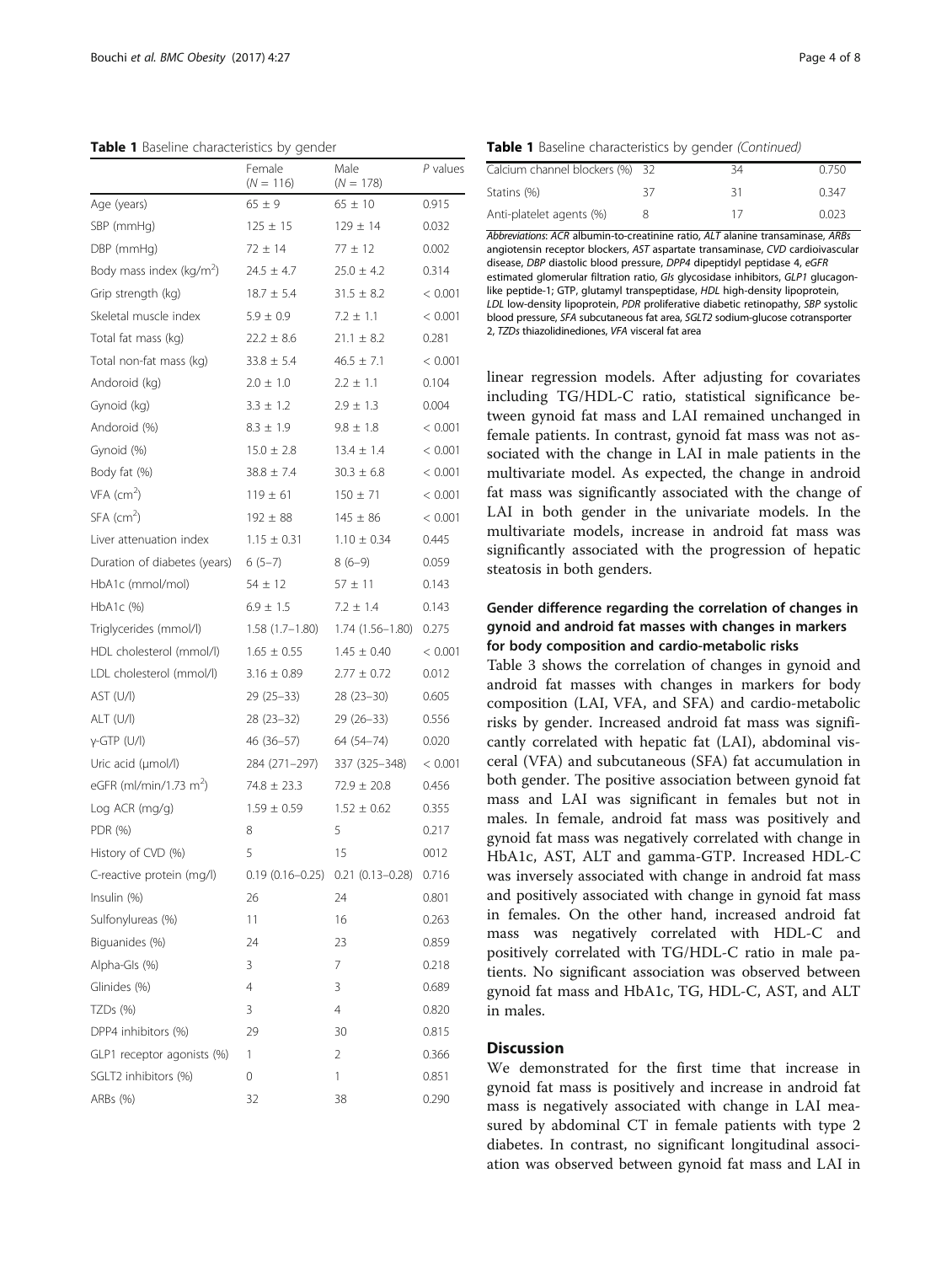<span id="page-4-0"></span>

|                      | Female $(N = 116)$       |            | Male $(N = 178)$         |            |  |
|----------------------|--------------------------|------------|--------------------------|------------|--|
|                      | Standardized B           | $P$ values | Standardized B           | $P$ values |  |
| Univariate           | (Adjusted $R^2 = 0.15$ ) |            | (Adjusted $R^2 = 0.00$ ) |            |  |
| $\Delta G$ ynoid (%) | 0.421                    | 0.003      | 0.135                    | 0.359      |  |
| Multivariate model   | (Adjusted $R^2 = 0.40$ ) |            | (Adjusted $R^2 = 0.24$ ) |            |  |
| $\Delta G$ ynoid (%) | 0.473                    | 0.003      | 0.157                    | 0.249      |  |
| eGFR                 | 0.474                    | 0.003      | <b>NA</b>                |            |  |
| $\Delta H$ b $A1c$   | $-0.323$                 | 0.032      | 0.045<br>$-0.274$        |            |  |
|                      |                          |            |                          |            |  |

Table 2 Linear regres

TG/HDL-C ratio NA −0.309 0.031 ΔTG/HDL-C ratio NA −0.263 0.056 ARBs NA 0.240 0.077

ΔAndroid (%) −0.515 < 0.001 −0.385 0.007

ΔAndroid (%) −0.548 < 0.001 −0.299 0.018 TG/HDL-C ratio −0.446 0.002 −0.388 0.016

ΔTG/HDL-C ratio NA −0.270 0.048

Abbreviations: ARBs angiotensin receptor blockers, eGFR estimated glomerular filtration ratio, HDL-C high-density lipoprotein cholesterol, TG triglycerides

Univariate (Adjusted R<sup>2</sup> = 0.24) (Adjusted R<sup>2</sup> = 0.13)

Multivariate model (Adjusted R<sup>2</sup> = 0.50) (Adjusted R<sup>2</sup> = 0.23)

Biguanides 0.403 0.005 NA

male patients. Regional fat accumulation has recently attracted attention for its differential impact on the cardio-metabolic risk and atherosclerosis. Okauchi et al. previously reported that reduction of visceral fat is associated with decrease in the number of components of metabolic syndrome in Japanese men [[30\]](#page-7-0). NAFLD is thought to be a hepatic manifestation of metabolic syndrome [\[6, 7\]](#page-6-0). Therefore, it is conceivable that management of visceral adiposity is important to reduce the risk for metabolic syndrome, NAFLD, and future cardiovascular events. However, little has been known so for whether change in subcutaneous fat (gynoid fat mass) could be associated with the progression of hepatic steatosis. We have previously reported in a

Table 3 Correlation of changes in android and gynoid with changes in markers for body composition and cardio-metabolic risks according to gender

|                                      | Female   |                         |          |                         | Male     |                         |          |                         |  |
|--------------------------------------|----------|-------------------------|----------|-------------------------|----------|-------------------------|----------|-------------------------|--|
|                                      |          | $\triangle$ Android (%) |          | $\triangle G$ ynoid (%) |          | $\triangle$ Android (%) |          | $\triangle G$ ynoid (%) |  |
|                                      |          | $P$ values              |          | $P$ values              |          | $P$ values              |          | $P$ values              |  |
| $\triangle$ LAI                      | $-0.247$ | 0.050                   | 0.340    | 0.006                   | $-0.292$ | 0.042                   | 0.131    | 0.221                   |  |
| $\triangle$ VFA (cm <sup>2</sup> )   | 0.595    | < 0.001                 | $-0.218$ | 0.086                   | 0.429    | < 0.001                 | $-0.185$ | 0.080                   |  |
| $\triangle$ SFA (cm <sup>2</sup> )   | 0.329    | 0.008                   | $-0.137$ | 0.285                   | 0.422    | < 0.001                 | $-0.136$ | 0.198                   |  |
| $\triangle$ HbA1c (%)                | 0.345    | 0.005                   | $-0.395$ | 0.001                   | $-0.018$ | 0.849                   | $-0.069$ | 0.461                   |  |
| $\triangle TG$ (mmol/l)              | 0.108    | 0.388                   | 0.056    | 0.658                   | 0.172    | 0.067                   | $-0.070$ | 0.455                   |  |
| ⊿HDL-C (mmol/l)                      | $-0.354$ | 0.004                   | 0.141    | 0.260                   | $-0.303$ | 0.001                   | $-0.055$ | 0.562                   |  |
| $\triangle$ CRP (mg/l)               | 0.129    | 0.301                   | $-0.101$ | 0.421                   | 0.065    | 0.493                   | $-0.022$ | 0.812                   |  |
| $\triangle$ UA (µmol/l)              | 0.040    | 0.751                   | 0.089    | 0.476                   | 0.151    | 0.108                   | 0.168    | 0.172                   |  |
| $\triangle$ AST (U/I)                | 0.305    | 0.013                   | $-0.243$ | 0.049                   | 0.037    | 0.692                   | $-0.130$ | 0.165                   |  |
| $\triangle$ ALT (U/I)                | 0.372    | 0.002                   | $-0.333$ | 0.006                   | 0.102    | 0.279                   | $-0.071$ | 0.451                   |  |
| $\triangle$ y-GTP (U/I)              | 0.334    | 0.006                   | $-0.336$ | 0.006                   | 0.232    | 0.013                   | $-0.175$ | 0.041                   |  |
| ⊿TG/HDL-C ratio                      | 0.193    | 0.120                   | 0.040    | 0.752                   | 0.193    | 0.039                   | $-0.013$ | 0.892                   |  |
| $\triangle$ BMI (kg/m <sup>2</sup> ) | 0.294    | 0.015                   | $-0.095$ | 0.440                   | 0.556    | < 0.001                 | $-0.159$ | 0.088                   |  |

Abbreviations: ALT alanine transaminase, AST aspartate transaminase, BMI body mass index, CRP C-reactive protein, γ-GTP gamma-glutamyl transpeptidase, HDL-C high-density lipoprotein cholesterol, LAI liver attenuation index, SFA subcutaneous fat area, TG triglycerides, UA uric acid, VFA visceral fat area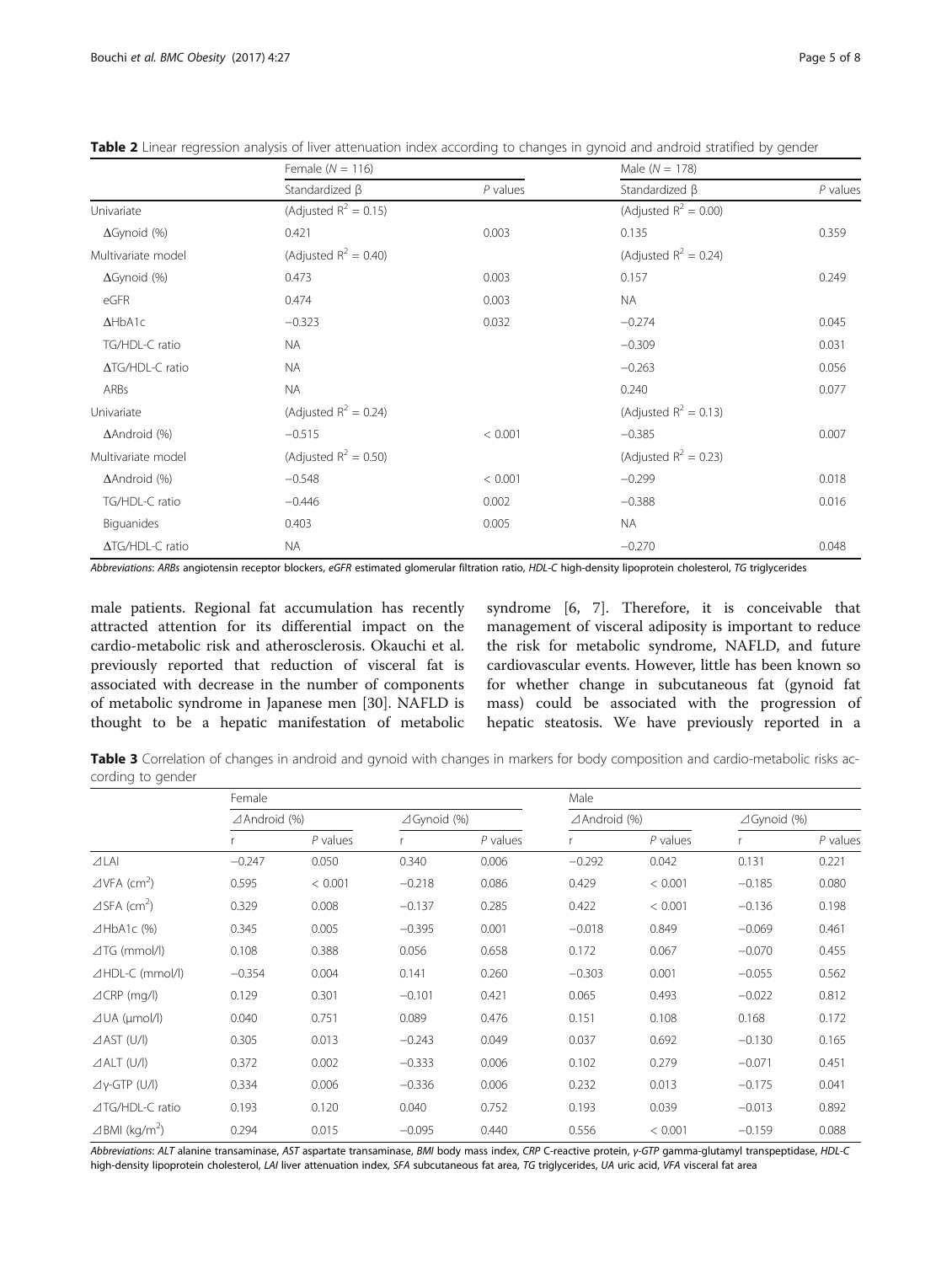cross-sectional study that android-to-gynoid fat mass (A/G) ratio is strongly correlated with VFA and insulin resistance in patients with type 2 diabetes, and A/G ratio is significantly associated with the prevalent NAFLD and increased risk for carotid atherosclerosis [[24\]](#page-6-0). In this study, we revealed the gender difference in longitudinal association of gynoid and android fat masses with the progression of NAFLD in patients with type 2 diabetes who are at a high risk for the initiation and progression of NAFLD.

Although it is unclear why gynoid fat mass is shown to be protective against the progression of NAFLD only in female patients in this study, estrogen levels may affect body fat distribution and hepatic fat accumulation in females. Estrogen receptors α knockout mice have increased amounts of visceral adipose tissue and hepatic fat accumulation [\[31\]](#page-7-0). These mice also shows adipocyte hyperplasia and hypertrophy, insulin resistance, and glucose intolerance [[32\]](#page-7-0). It has been reported that NAFLD is more prevalent in post-menopausal women than pre-menopausal women and worsens after menopause [\[33\]](#page-7-0). Considering these previous studies [[31](#page-7-0)–[33](#page-7-0)], energy excess in premenopausal female may be likely to flow into the subcutaneous fat depot (increase in gynoid fat mass); accordingly, hepatic fat accumulation could be repressed. We also revealed that increase in gynoid fat mass was significantly correlated with the reduction of HbA1c, AST, ALT, and gamma-GTP in females (Table3). These findings imply that hepatic inflammation in the liver can improve in parallel with the increase in gynoid fat mass, presumably leading to improvement of glycemic control in females. In contrast, we found no gender difference in the significant association between android and the progression of NAFLD (Tables [2](#page-4-0) and [3](#page-4-0)). It makes a great deal of sense because visceral fat accumulation promotes the production of free fatty acid, inducing hepatic de novo lipogenesis and abnormal secretion of adipokines including adiponectin, leptin, and interleukin-6 [\[34\]](#page-7-0) which can exacerbate both chronic inflammation and insulin resistance [[35\]](#page-7-0).

Other than changes in body fat composition, we found worsening of glycemic control per se was independently associated with the progression of NAFLD in both genders (Table [2](#page-4-0)). The finding is consistent with previous studies [\[8](#page-6-0)–[10\]](#page-6-0). Diabetes accelerates the pathology of nonalcoholic steatohepatitis in the type 2 diabetic rat model [[36\]](#page-7-0) and human [\[37\]](#page-7-0). It is therefore important to achieve good glycemic control in patients with diabetes for the prevention and improvement of NAFLD. We further found that not only baseline level of TG/HDL-C ratio, a surrogate marker for insulin resistance [\[38\]](#page-7-0), but also change in TG/HDL-C ratio were significantly associated with the change in hepatic steatosis. Insulin resistance has been reported to be associated with NAFLD regardless of glucose levels [\[39\]](#page-7-0) and patients with NAFLD have reduced insulin sensitivity in the muscle, liver, and adipose tissue. It is clearly revealed that increased insulin resistance promotes the hepatic lipid synthesis, resulting in the initiation and progression of NAFLD [\[40\]](#page-7-0).

We would like to emphasize the fact that the whole body DXA can be used for the simultaneous assessment of both android (abdominal fat) and gynoid (fat accumulation around the hips and bottom) fat masses with low cost and low risk for exposure to radiation compared to CT. In this study, change in android fat mass was significantly correlated with changes in VFA and SFA in both genders (Table [3\)](#page-4-0). In contrast, gynoid fat mass was not associated with VFA or SFA. These findings suggest that android fat mass is reliable for evaluating visceral adiposity and gynoid fat mass is distinct from android fat mass, VFA, and SFA and measurement of gynoid fat mass can aid us in further understanding the relationship between body fat distribution and the obesityrelated conditions such as metabolic syndrome, NAFLD and CVD.

# Limitations

Our study has several limitations. First, this is a hospitalbased study and consist of only Japanese patients with type 2 diabetes; thus generalizability of the results is limited. Second, histological findings are not available. Third, we used indirect methods (LAI) to estimate hepatic fat. It is therefore to be determined in future studies whether change in gynoid fat mass could be associated with triglycerides contents measured by magnetic resonance spectroscopy. In addition, it is to be elucidated whether change in gynoid fat mass could be associated with hepatic inflammation or fibrosis in the future studies. Fourth, follow-up period of the DXA is relatively short. Finally information on diet and exercise both of which could affect body fat composition and hepatic fat accumulation is not available in this study.

# Conclusions

In conclusion, our data suggest that female Japanese patients with type 2 diabetes with increased gynoid fat mass are at a low risk for the progression of NAFLD and increase in android fat mass is positively associated with hepatic fat accumulation in both genders.

## Abbreviations

ACR: Albumin-to-creatinine ratio; ALT: Alanine aminotransferase; AST: Aspartate aminotransferase; BMI: Body mass index; CT: Computed tomography; CVD: Cardiovascular disease; DBP: Diastolic blood pressure; DXA: Dual-energy X-ray absorptiometry; eGFR: Estimated glomerular filtration rate; HDL: High-density lipoprotein; IQR: Interquartile range; JDS: Japan Diabetes Society; LAI: Liver attenuation index; LDL: Low-density protein; NAFLD: Non-alcoholic fatty liver disease; ROI: Regions of interest; SBP: Systolic blood pressure; SD: Standard deviation; SFA: Subcutaneous fat area; SMI: Skeletal muscle index; TG: Triglycerides; VFA: Visceral fat area; γ-GTP: Gamma-glutamyl transpeptidase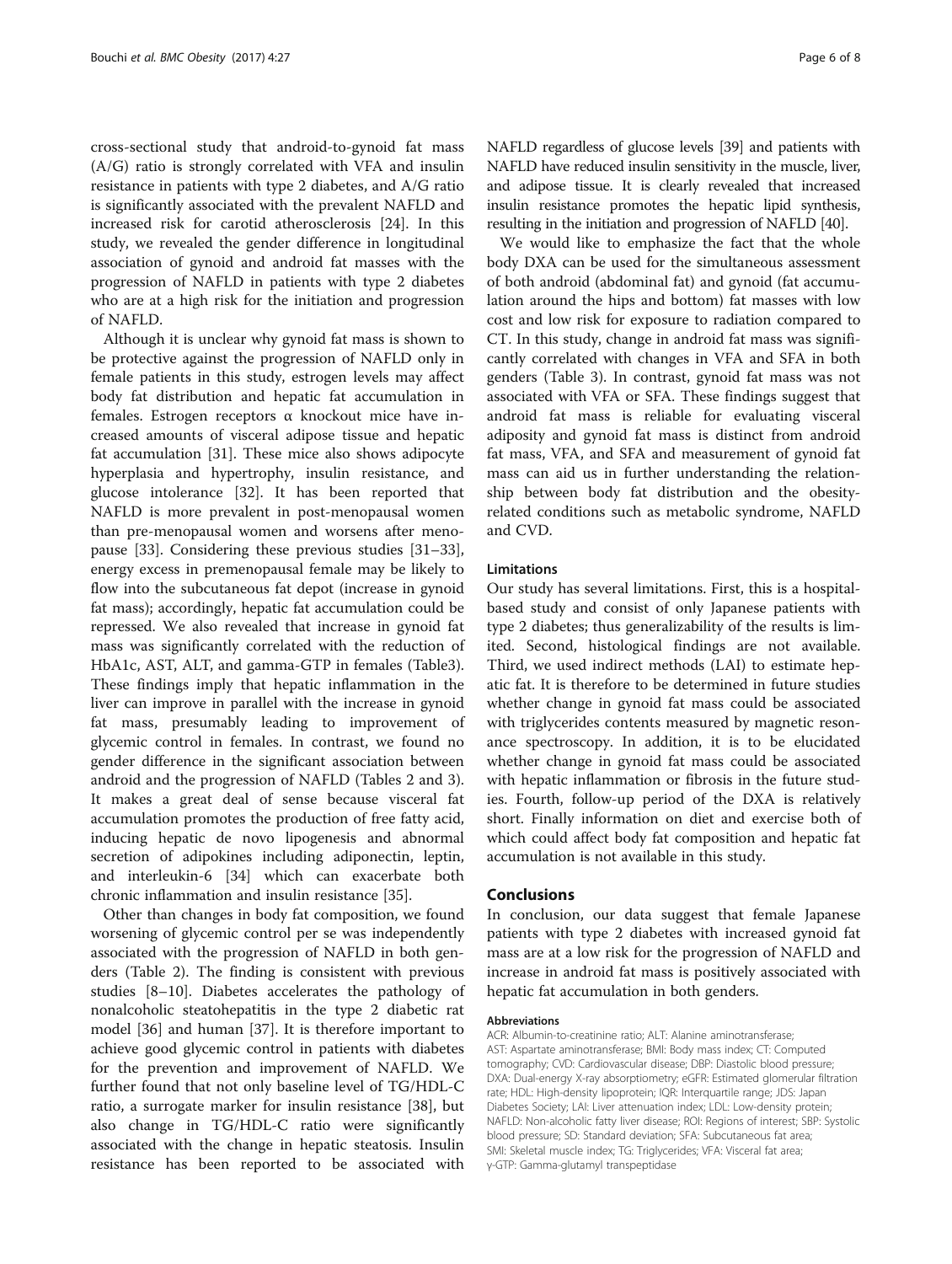#### <span id="page-6-0"></span>Acknowledgments

The authors thank all of the other staff members of the Molecular Endocrinology and Metabolism Department at Tokyo Medical and Dental University and Ochanomizu Surugadai Clinic.

#### Funding

This study was supported in part by Grants-in-Aid for Scientific Research from the Ministry of Education, Culture, Sports, Science and Technology of Japan, Grants-in-Aid from the Ministry of Health, Labor, and Welfare of Japan (Comprehensive Research on Lifestyle-Related Diseases Including Cardiovascular Diseases and Diabetes Mellitus), and Grants-in-Aid from Astellas Foundation for Research on Metabolic Disorders.

#### Funding

Grants-in-Aid for Scientific Research from the Ministry of Education, Culture, Sports, Science and Technology of Japan, Grants-in-Aid from the Ministry of Health, Labor, and Welfare of Japan (Comprehensive Research on Lifestyle-Related Diseases Including Cardiovascular Diseases and Diabetes Mellitus), and Grants-in-Aid from Astellas Foundation for Research on Metabolic Disorders.

#### Availability of data and materials

All data generated or analyzed during this study are included in this published article.

#### Authors' contributions

All authors have made substantial contributions to this study. RB designed the study, researched data, and wrote and edited the manuscript. RB, IM, HI, KH, TY, and YO contributed to intellectual discussion and reviewed and edited the manuscript. TF, TT, YN, and MM researched data. As the corresponding author and guarantor of this manuscript, RB is the guarantor of this work and, as such, had full access to all the data in the study and takes responsibility for the integrity of the data and the accuracy of the data analysis. All authors read and approved the final manuscript.

#### Ethics approval and consent to participate

The study was approved by the Ethics committee of Tokyo Medical and Dental University. The study contains retrospective observational data. For this type of study, formal consent is not required.

#### Consent for publication

All authors have reviewed the final version of the manuscript and approve it for publications.

#### Competing interests

The authors declare that they have no competing interests.

# Publisher's Note

Springer Nature remains neutral with regard to jurisdictional claims in published maps and institutional affiliations.

#### Author details

<sup>1</sup>Department of Molecular Endocrinology and Metabolism, Graduate School of Medical and Dental Sciences, Tokyo Medical and Dental University, 1-5-45 Yushima, Bunkyo-ku, Tokyo 113-8519, Japan. <sup>2</sup>Center for Medical Welfare and Liaison Services, Tokyo Medical and Dental University, Tokyo, Japan. <sup>3</sup>Department of Preemptive Medicine and Metabolism, Graduate School of Medical and Dental Sciences, Tokyo Medical and Dental University, Tokyo, Japan. <sup>4</sup>CREST, Japan Agency for Medical Research and Development, Tokyo, Japan.

## Received: 3 April 2017 Accepted: 29 June 2017 Published online: 11 July 2017

# References

- 1. Wilfred de Alwis NM, Day CP. Non-alcoholic fatty liver disease: the mist gradually clears. J Hepatol. 2008;48:S104–12.
- 2. Bae JC, Rhee EJ, Lee WY, et al. Combined effect of nonalcoholic fatty liver disease and impaired fasting glucose on the development of type 2 diabetes: a 4-year retrospective longitudinal study. Diabetes Care. 2011;34:727–9.
- 3. Targher G, Bertolini L, Padovani R, et al. Relations between carotid artery wall thickness and liver histology in subjects with nonalcoholic fatty liver disease. Diabetes Care. 2006;29:1325–30.
- 4. Fracanzani AL, Tiraboschi S, Pisano G, et al. Progression of carotid vascular damage and cardiovascular events in non-alcoholic fatty liver disease patients compared to the general population during 10 years of follow-up. Atherosclerosis. 2016;246:208–13.
- 5. Targher G, Bertolini L, Rodella S, et al. Nonalcoholic fatty liver disease is independently associated with an increased incidence of cardiovascular events in type 2 diabetic patients. Diabetes Care. 2007;30:2119–21.
- 6. Abd El-Kader SM, El-Den Ashmawy EM. Non-alcoholic fatty liver disease: the diagnosis and management. World J Hepatol. 2015;7:846–58.
- 7. Sung KC, Ryan MC, Wilson AM. The severity of nonalcoholic fatty liver disease is associated with increased cardiovascular risk in a large cohort of non-obese Asian subjects. Atherosclerosis. 2009;203:581–6.
- El-Serag HB, Tran T, Everhart JE. Diabetes increases the risk of chronic liver disease and hepatocellular carcinoma. Gastroenterology. 2004;126:460–8.
- 9. Hamaguchi E, Takamura T, Sakurai M, et al. Histological course of nonalcoholic fatty liver disease in Japanese patients: tight glycemic control, rather than weight reduction, ameliorates liver fibrosis. Diabetes Care. 2010;33:284–6.
- 10. Fracanzani AL, Valenti L, Bugianesi E, et al. Risk of severe liver disease in nonalcoholic fatty liver disease with normal aminotransferase levels: a role for insulin resistance and diabetes. Hepatology. 2008;48:792–8.
- 11. Despres JP, Lemieux S, Lamarche B, et al. The insulin resistance-dyslipidemic syndrome: contribution of visceral obesity and therapeutic implications. Int J Obes Relat Metab Disord. 1995;19(Suppl. 1):S76–86.
- 12. Fox CS, Massaro JM, Hoffmann U, et al. Abdominal visceral and subcutaneous adipose tissue compartments: association with metabolic risk factors in the Framingham heart study. Circulation. 2007;116:39–48.
- 13. Milić S, Lulić D, Štimac D. Non-alcoholic fatty liver disease and obesity: biochemical, metabolic and clinical presentations. World J Gastroenterol. 2014;20:9330–7.
- 14. Bouchi R, Takeuchi T, Akihisa M, et al. Increased visceral adiposity with normal weight is associated with prevalence of non-alcoholic fatty liver disease in Japanese patients with type 2 diabetes. J Diabetes Investig. 2016;7:607–14.
- 15. Okura T, Nakata Y, Yamabuki K, Tanaka K. Regional body composition changes exhibit opposing effects on coronary heart disease risk factors. Arterioscler Thromb Vasc Biol. 2004;24:923–9.
- 16. Danforth E Jr. Failure of adipocyte differentiation causes type II diabetes mellitus? Nat Genet. 2000;26:13.
- 17. Ravussin E, Smith SR. Increased fat intake, impaired fat oxidation, and failure of fat cell proliferation result in ectopic fat storage, insulin resistance, and type 2 diabetes mellitus. Ann N Y Acad Sci. 2002;967:363–78.
- 18. Yang X, Smith U. Adipose tissue distribution and risk of metabolic disease: does thiazolidinedione-induced adipose tissue redistribution provide a clue to the answer? Diabetologia. 2007;50:1127–39.
- 19. Genton L, Hans D, Kyle UG, Pichard C. Dual- energy X-ray absorptiometry and body composition: differences between devices and comparison with reference methods. Nutrition. 2002;18:66–70.
- 20. Min KB, Min JY. Android and gynoid fat percentages and serum lipid levels in United States adults. Clin Endocrinol (Oxf). 2015;82:377–387.
- 21. Bellentani S, Saccoccio G, Costa G, et al. Drinking habits as cofactors of risk for alcohol induced liver damage. The Dionysos Study Group Gut. 1997;41:845–50.
- 22. Lu XL, Luo JY, Tao M, et al. Risk factors for alcoholic liver disease in China. World J Gastroenterol. 2004;10:2423–6.
- 23. Kang SM, Yoon JW, Ahn HY, et al. Android fat depot is more closely associated with metabolic syndrome than abdominal visceral fat in elderly people. PLoS One. 2011;6:e27694.
- 24. Bouchi R, Nakano Y, Ohara N, et al. Clinical relevance of dual-energy X-ray absorptiometry (DXA) as a simultaneous evaluation of fatty liver disease and atherosclerosis in patients with type 2 diabetes. Cardiovasc Diabetol. 2016;15:64.
- 25. Lee SW, Park SH, Kim KW, et al. Unenhanced CT for assessment of macrovesicular hepatic steatosis in living liver donors: comparison of visual grading with liver attenuation index. Radiology. 2007;244:479–85.
- 26. Committee of the Japan Diabetes Society on the Diagnostic Criteria of Diabetes Mellitus. Report of the committee on the classification and diagnostic criteria of diabetes mellitus. J Diabetes Investig 2010;1:212–228.